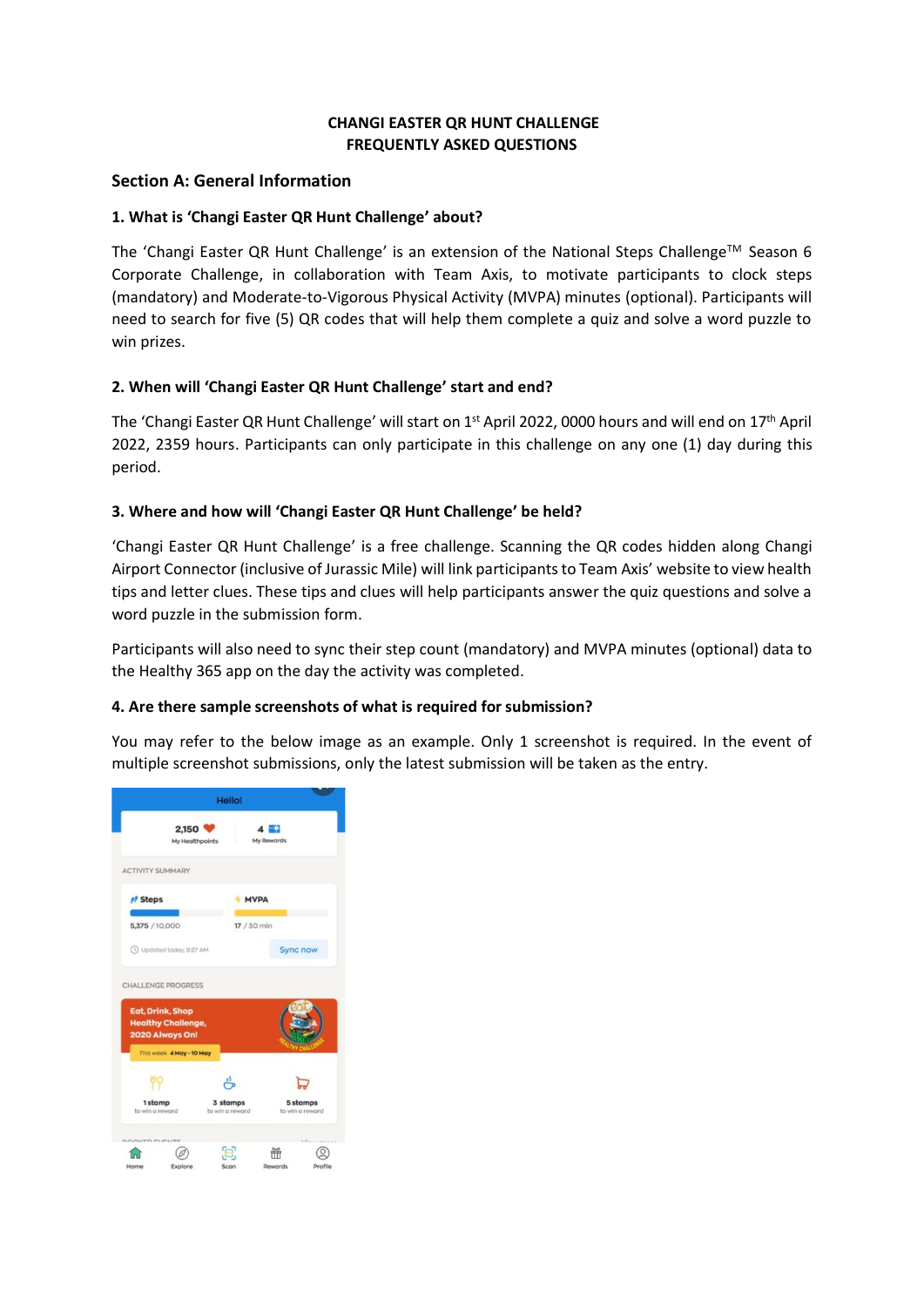## **Section B: How to Participate**

#### **5. How do I register for 'Changi Easter QR Hunt Challenge'?**

No registration is required. Participants can start searching for the QR codes and submitting their answers through the submission form on any date between on  $1<sup>st</sup>$  April 2022 and  $17<sup>th</sup>$  April 2022.

# **6. I missed the deadline for signing up of National Steps ChallengeTM Season 6 Corporate Challenge/ National Steps ChallengeTM Season 6 Corporate Challenge (Healthy Workplace Ecosystems)/ National Steps ChallengeTM Season 6 Corporate Challenge (Heartland Malls), can I still participate in 'Changi Easter QR Hunt Challenge'?**

Yes. 'Changi Easter QR Hunt Challenge' is open to all members of public with a valid NRIC/FIN and is at least 17 years of age at point of registration. However, only participants who have signed up for National Steps Challenge™ Season 6 Corporate Challenge and/or its sub-challenges (Healthy Workplace Ecosystems and Heartland Malls) are entitled to win the bonus reward<sup>1</sup>.

Please visit our webpage to find out more: [https://www.team-axis.com/changi-easter-qr-hunt.](https://www.team-axis.com/changi-easter-qr-hunt)

## **8. Is there a deadline for submitting my entry for the 'Changi Easter QR Hunt Challenge'?**

Yes, deadline for submissions is 17<sup>th</sup> April 2022, 2359 hours.

All step counts and MVPA minutes must be synced to the Healthy 365 app before the Challenge ends on 17th April 2022, 2359 hours to be considered as a valid entry. Any step count and MVPA minutes synced after the Challenge has ended will not be considered as a valid entry, even if the step count and MVPA minutes were clocked during the Official Challenge period.

#### **9. How will I know that my submission is successful?**

You will receive a confirmation e-mail after submitting the form.

#### **10. How do I withdraw from 'Changi Easter QR Hunt Challenge', and will there be any penalty?**

You may withdraw from 'Changi Easter QR Hunt Challenge' by calling our hotline at 9027 3873 (Monday – Friday, 10am to 6.30pm) or informing us via email [healthywe@team-axis.com.](mailto:healthywe@team-axis.com?subject=GPS%20Art%20Challenge) Participants will receive an email confirming their withdrawal from the challenge within 3 working days. There will be no penalty incurred for withdrawal.

# **Section C: Prizes**

# **11. What are the prizes for winner(s) of the 'Changi Easter QR Hunt Challenge'?**

Participants who submit all answers correctly and synced a minimum of 8,000 steps to their Healthy 365 app will receive a physical \$5 NTUC Voucher.

<sup>1</sup> Note: These participants are not entitled to earn prizes from 'Changi Easter QR Hunt Challenge': (i) HPB employees and/or immediate family members of a HPB employee; (ii) Third-party vendors, service providers and/or event organisers ("EOs") and their employees, who are involved in or connected to, directly or indirectly, the contest, (iii) Any other person or class of persons deemed ineligible or notified by HPB as being ineligible from time to time.